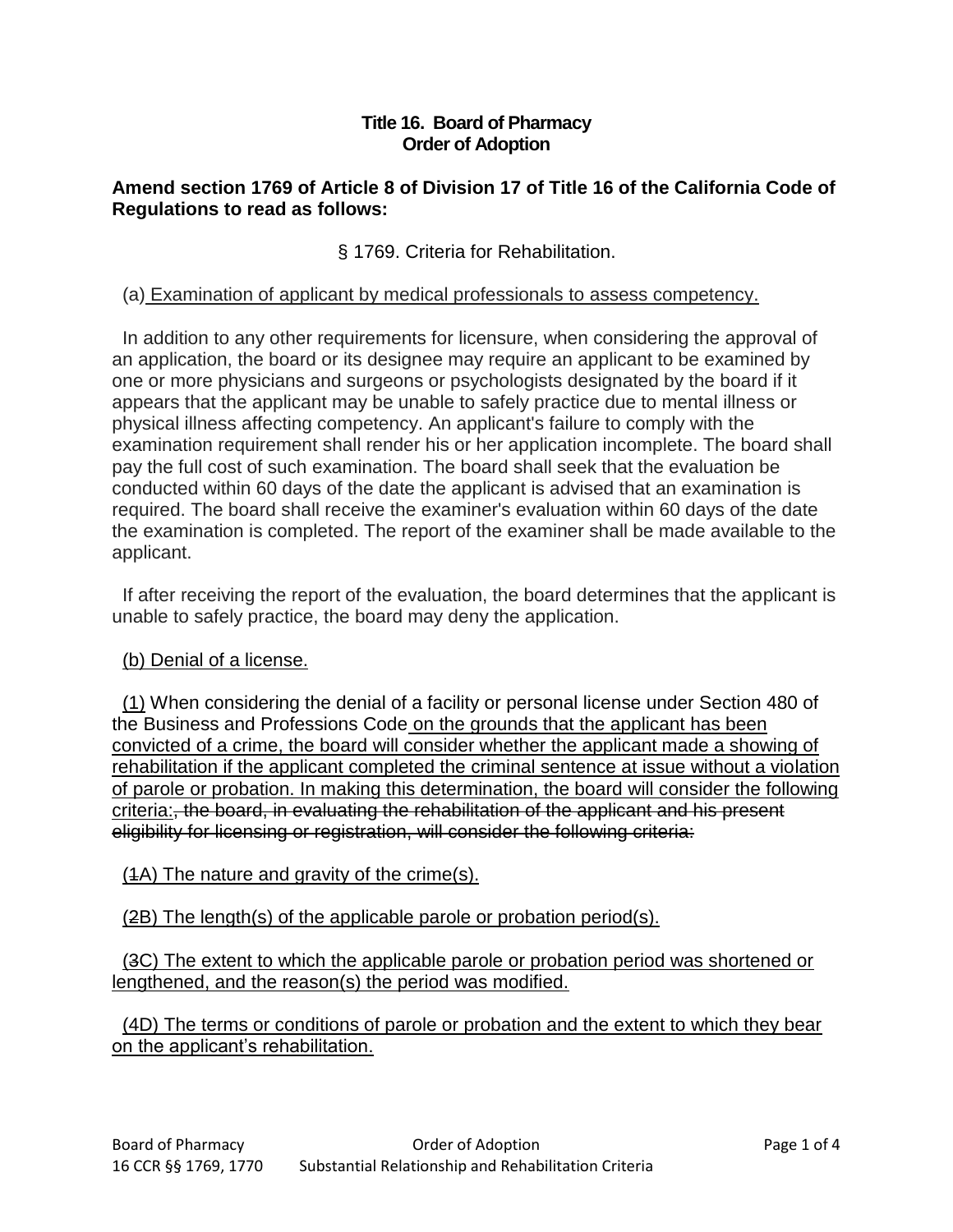(5E) The extent to which the terms or conditions of parole or probation were modified, and the reason(s) for modification.

 (c2) If the applicant has not completed the criminal sentence at issue without a violation of parole or probation, or the board determines that the applicant did not make the showing of rehabilitation based on the criteria in paragraph (1) or the denial is based on professional misconduct, the board will apply the following criteria in evaluating an applicant's rehabilitation:

(4A) The nature and severity gravity of the act(s), professional misconduct, or offense(s) crime(s) under consideration as grounds for denial.

 (2B) Evidence of any act(s), professional misconduct, or crime(s) committed subsequent to the act(s), professional misconduct, or crime(s) under consideration as grounds for denial under Section 480 of the Business and Professions Code.

 (3C) The time that has elapsed since commission of the act(s), professional misconduct, or crime(s) referred to in subdivision  $(1)$  or  $(2)$  subparagraph  $(A)$  or  $(B)$ .

 (4 D) Whether the applicant has complied with any terms of parole, probation, restitution or any other sanctions lawfully imposed against the applicant.

# (E) The criteria in paragraphs (1)(A) through (E), as applicable.

 $(5)(F)$  Evidence, if any, of rehabilitation submitted by the applicant, including as provided in the board's Disciplinary Guidelines, identified in section 1760.

# (c) Suspension or revocation of a license.

 When considering the suspension or revocation of a facility or a personal license on the ground that the licensee or the registrant has been convicted of a crime, the board, in evaluating the will consider whether the licensee made a showing of rehabilitation of such person and his present eligibility is presently fit for a license, if the licensee completed the criminal sentence at issue without a violation of parole or probation. In making this determination, the board will consider the criteria in subdivisions (b)(1)(A) through (E). If the licensee has not completed the criminal sentence at issue without a violation of parole or probation or the board determines that the licensee did not make the showing of rehabilitation based on the criteria in subdivisions (b)(1)(A) through (E), the board will apply the following criteria in evaluating the licensee's rehabilitation:

(1) Nature and  $severity-gravity$  of the  $act(s)$  or offenses.

- (2) Total criminal record.
- (3) The time that has elapsed since commission of the act(s) or offenses.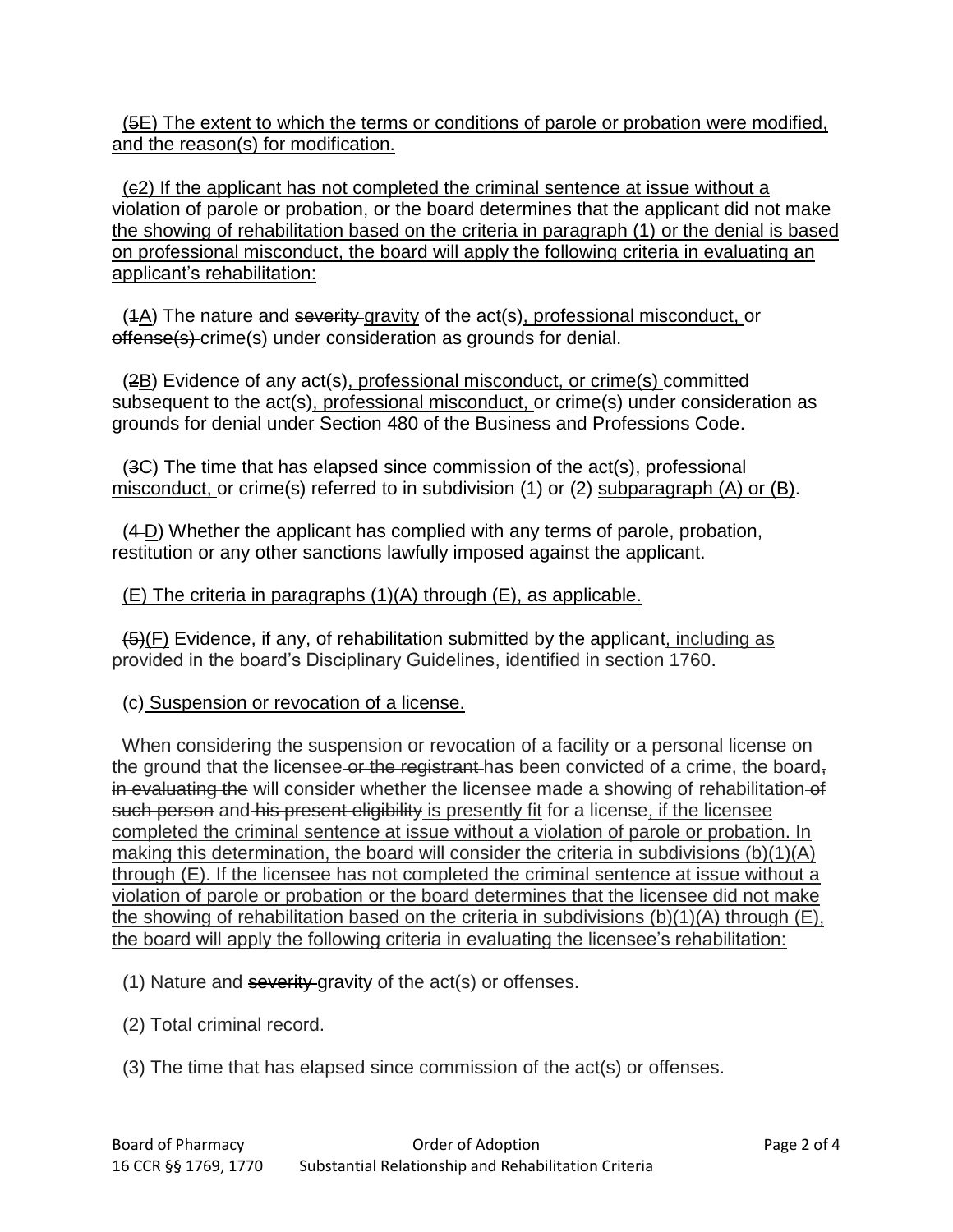(4) Whether the licensee has complied with all terms of parole, probation, restitution or any other sanctions lawfully imposed against the licensee.

#### (5) The criteria in subdivisions  $(b)(1)(A)$  through  $(E)$ , as applicable.

 (5)(6) Evidence, if any, of rehabilitation submitted by the licensee, including as provided in the board's Disciplinary Guidelines, identified in section 1760.

Note: Authority cited: Sections 481, 482 and 4005, Business and Professions Code. Reference: Sections 480, 481, 482, 488, 493, 4030, 4200 and 4400, Business and Professions Code.

#### **Amend section 1770 of Article 8 of Division 17 of Title 16 of the California Code of Regulations to read as follows:**

§ 1770. Substantial Relationship Criteria.

 (a) For the purpose of denial, suspension, or revocation of a personal or facility license pursuant to Section 141 or Division 1.5 (commencing with Section 475) of the Business and Professions Code, a crime, professional misconduct, or act shall be considered substantially related to the qualifications, functions or duties of a licensee or registrant the practice, profession, or occupation that may be performed under the license type sought or held if to a substantial degree it evidences present or potential unfitness of a an applicant or licensee or registrant to perform the functions authorized by his the license or registration in a manner consistent with the public health, safety, or welfare.

(b) In making the substantial relationship determination required under subdivision (a) for a crime, the board will consider the following criteria:

(1) The nature and gravity of the offense;

(2) The number of years elapsed since the date of the offense; and

 (3) The nature and duties of the practice, profession, or occupation that may be performed under the license type sought or held.

 (c) For purposes of subdivision (a), substantially related crimes, professional misconduct, or acts shall include, but are not limited to, those which:

 (1) Violate or attempt to violate, directly or indirectly, or to aid, abet or conspire to violate, any provision of law of this state, or any other jurisdiction, governing the practice of pharmacy.

 (2) Violate or attempt to violate, directly or indirectly, or to aid, abet or conspire to violate, any provision of Chapter 13 (commencing with Section 801) of Title 21 of the